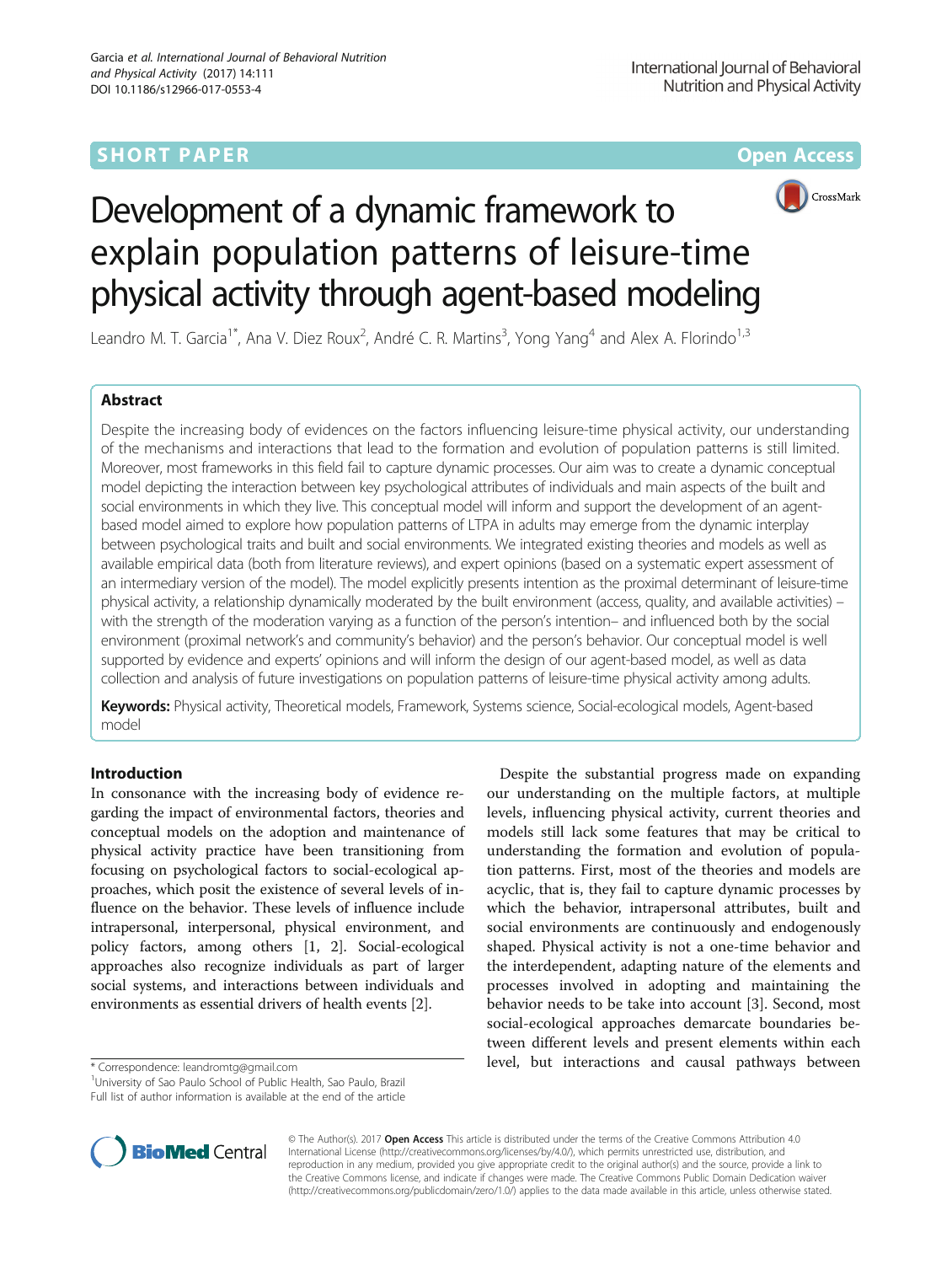elements, either within or between levels, are rarely included [[4\]](#page-6-0).

To help to overcome these limitations, our purpose is to develop an agent-based model (ABM) to assist researchers to understand how the formation and evolution of leisure-time physical activity (LTPA) population patterns among adults occur. In this type of modeling, a system is represented as a composition of autonomous entities, called agents, the environment in which they live, and interactions between the parts. Each agent possesses decision-making capabilities, determined by a set of rules on how to act, derived from his perceptions of the surrounding environment and the interaction with other agents [[5, 6](#page-6-0)]. Therefore, ABMs are useful tools to represent social systems and the interactions between individuals and with the environment in which they live. Furthermore, relationships and causal pathways between elements of different levels can be represented in a dynamic manner, enabling researchers to understand and explore the behavior of complex systems, such as the collective patterns of LTPA in human societies, from a socio-ecological perspective.

LTPA is one of the pillars for most population-based initiatives promoting physical activity. It is a complex, multidimensional behavior [\[7, 8\]](#page-6-0), influenced by a network of factors interacting dynamically, such as attributes of the built environment (mixed land use, street connectivity, access to recreation facilities, residential density, aesthetics, and transport infrastructure [\[1](#page-6-0), [9,](#page-6-0) [10\]](#page-7-0)), aspects of the social environment (socioeconomic status [\[11](#page-7-0)], norms, social networks, social support, and social capital [[12, 13\]](#page-7-0)), and psychological traits (self-efficacy, intention [\[14, 15](#page-7-0)], habit [[16](#page-7-0)], motivation and satisfaction [\[17, 18\]](#page-7-0)). Moreover, literature on LTPA is vast and rich to support the modeling process. However, despite these reasons, all ABMs dedicated to physical activity published until now focused on transport-related walking patterns [\[19\]](#page-7-0).

Our effort will start focusing on the dynamic interactions between the individuals' psychological traits and the built and social environments in which they live. To support the ABM development, we had created a conceptual model depicting the interactions between key elements of these three levels (psychological, built and social environments) that may lead to population patterns of LTPA in adults. Since our assumptions impact the development and results of the ABM, in this paper we offer a complete, transparent, and detailed account of the process we took to obtain the current conceptual model.

#### Methods

Our ABM aims to capture the main psychological and environmental (built and social) elements and processes that may play a role in the LTPA pattern formation and

evolution in adult populations. To support the ABM development, a conceptual model was built in four steps, depicted in Fig. 1. First, we drafted the first version (Additional file [1,](#page-6-0) Figure S1.1), based on the initial expertise of all authors. Second, we iteratively updated the model, using information obtained from literature review. Then, an intermediary version of the model (Additional file [2,](#page-6-0) Figure S2.1 and Table S2.1) was assessed by experts around the world. Finally, we drafted the resulting version, considering the expert assessments and new information found in the literature. The conceptual model development process lasted from November 2013 until May 2015.

The literature review aimed to consolidate, remove or include elements and relations within the conceptual model. We conducted searches in PubMed, Scopus, EBSCO and Web of Science utilizing terms related to LTPA constructs contained in the first version of the conceptual model (Additional file [1,](#page-6-0) Figure S1.1). We searched in titles, abstracts, and keywords using the following terms: "physical activity" OR exercise; theor\* OR model\*; behavi\* AND (change OR adoption OR maintenance OR adherence); psycho\* AND (characteristic OR attribute OR aspect OR correlate OR determinant); intention OR motivation OR attitude OR "perceived behav\* control" OR "perceived competence" OR "self-efficacy" OR barrier; environment\* AND (characteristic OR attribute OR aspect OR correlate OR determinant); "perceived environment" OR "built environment" OR "physical environment" OR "social environment" OR "social support" OR "subjective norm" OR "social influence" OR "social network"; socioeconomic OR income OR education\* OR schooling OR deprivation OR poverty.

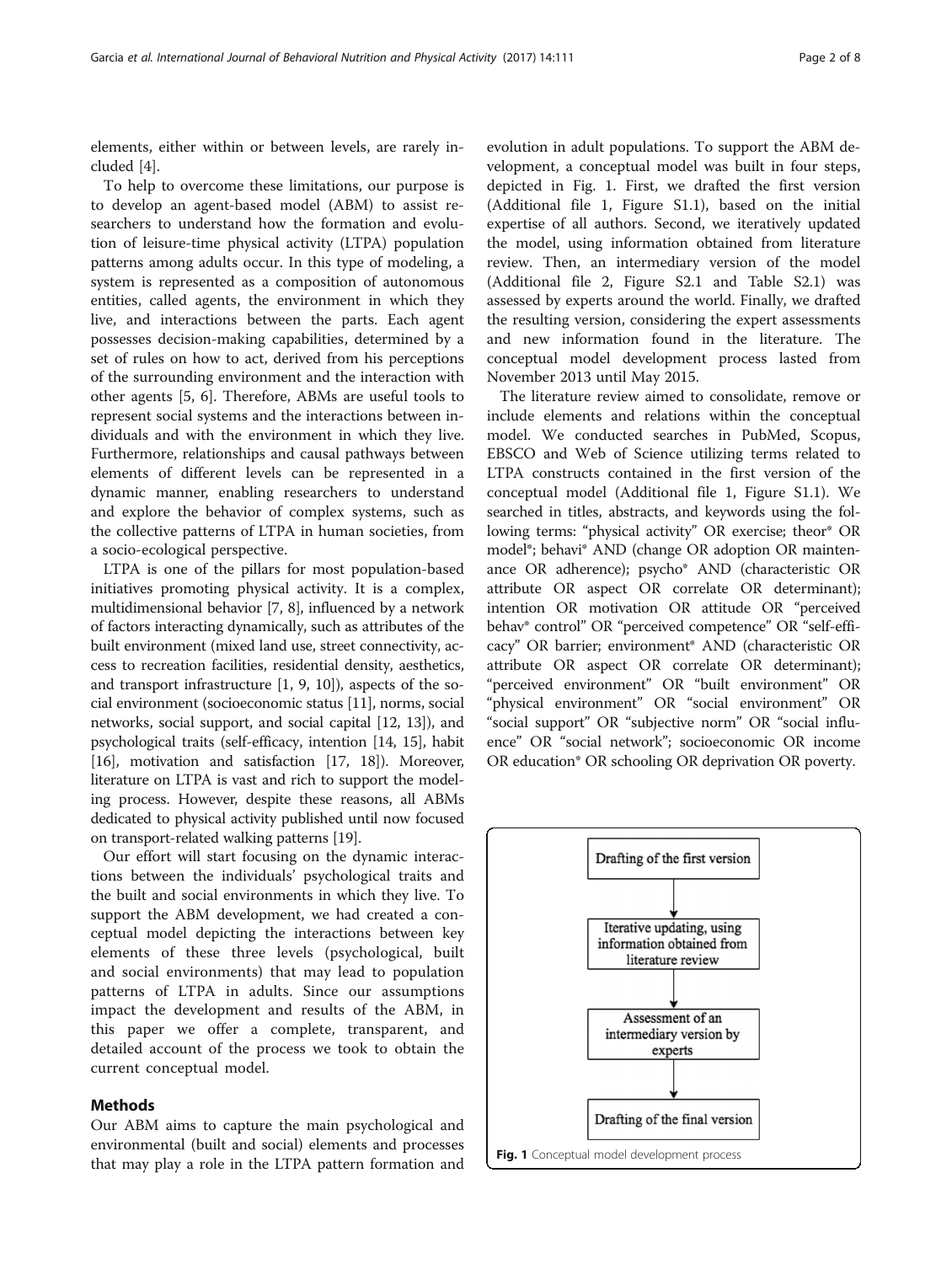Manual searches were conducted for articles and books in the authors' personal libraries as well. New sources of information were gradually added using a snowball process [[20](#page-7-0)]. This new information was obtained from reading the selected sources, new searches on topics that were not initially included (e.g., perceived environment as mediator between built environment and LTPA), and identified through weekly alerts sent by the reference databases. Original empirical or theoretical works, metaanalysis, and systematic reviews published in peerreviewed journals or books were selected.

In the development of the conceptual model, we sought theories and models that encompassed the interaction between psychological attributes, built and social environments, and human behavior, which helped us to delimit the elements and mechanisms and define constructs. Empirical evidence came mainly from metaanalyses and systematic reviews on elements and processes that might be retained, excluded or included in the conceptual model. The overall effect sizes reported by meta-analyses were interpreted as small  $(\sim 0, 2)$ , average  $(\sim 0.5)$ , large  $(\sim 0.8)$  or very large  $(\sim 1.3$  or higher) [[21\]](#page-7-0). When effect sizes were not available, we considered the consistency and volume of the evidence reported, based on each review's criteria. When meta-analysis or systematic reviews were absent, we searched for original empirical studies. Consistency of results between studies and effect size were considered in these cases. Whenever relevant, every effort was made to ensure the information referred to LTPA and to adult population (studies on institutionalized people have not been included). There was no geographical or date limitation for the searches. Only works published in English, Portuguese, or Spanish were reviewed. Search and extraction were conducted solely by the first author.

As for the expert-based assessment, our goal was to obtain inputs of around 20 experts of different fields. Expecting a response rate of 50%, we invited 40 researchers with recognized and recurrent international scientific production in topics relevant to the conceptual model (e.g., physical activity epidemiology or healthrelated built and social environments). We selected the experts among the authors of papers revised during the literature review process, as well as among authors of papers evaluated in the meta-analysis and systematic reviews we revised. Although all experts were PhDs, an effort was made to include junior and senior experts from around the world, to obtain more heterogeneous views. Experts' descriptive information (sex, country, years as PhD, and fields of expertise) was obtained on their professional webpage or curriculum vitae by the first author.

The experts received individual e-mails inviting them for the assessment. Included in the emails were the intermediary version of the conceptual model (Additional file [2](#page-6-0), Figure S2.1 and Table S2.1) and a link to an electronic assessment form. The conceptual model assessment consisted of three questions:

- a) How much do you agree or disagree with the current conceptual model?
- b) In your opinion, are there any variables or mechanisms not included in the current conceptual model that should be added?
- c) In your opinion, are there any variables or mechanisms included in the current model that should be excluded?

For the first question, experts informed their level of agreement through a five-point Likert scale  $(1 = comm)$ pletely disagree; 5 = completely agree). The two remaining questions were open ended. There was a space for additional comments as well. We asked the experts to assess and make suggestions based on the model's purpose, goals and delimitations, to limit the answers' content. We informed that the conceptual model would be used to support the development of an ABM with the purpose of exploring how the interaction between psychological traits and built and social environments leads to collective patterns of leisure-time physical activity practice in adults. Researchers had four weeks to send their contributions. We sent a reminder seven days before the deadline.

Initially, the first author read all the experts' answers, to have a sense of their content. Secondly, he went back to each answer, extracting and grouping suggestions to include variables or mechanisms, exclude variables or mechanisms, or others. Then, suggestions were summarized based on content similarity. Suggestions were used to help decide whether elements and process should be kept, included or removed from the conceptual model, especially when referring to topics that had little or inconsistent evidence in literature. Recurring expert suggestions were prioritized. Only suggestions within the ABM's current aims and scope (i.e., dynamic interplay between key psychological traits and built and social environments elements that may play a role in the LTPA population patterns) were considered for adoption in the following versions. Suggestions that contradicted goodquality and consistent evidence obtained through literature review or those outside the scope of the model (e.g., about demographic attributes) were not incorporated. Certain suggestions, although pertinent, were not adopted as we understood they would increase the model's complexity beyond the desired level at the moment and were filed for future use as the ABM is further developed.

Experts' descriptive information and results obtained on the Likert scale have been described in absolute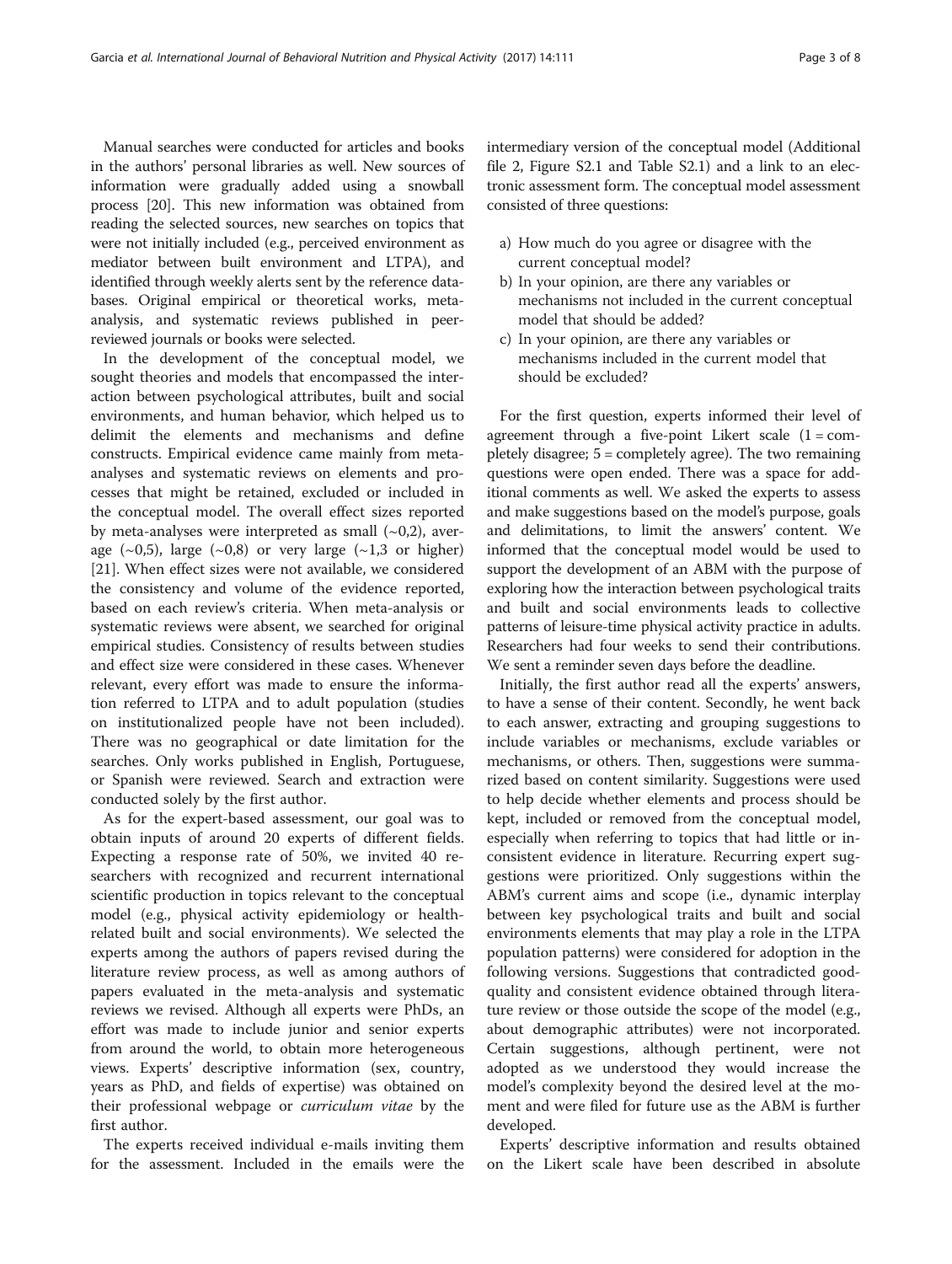frequencies. The content of the open-ended answers was read, analyzed and compiled by the first author.

The expert-based assessment was approved by the Ethics in Research Committee of the Sao Paulo University School of Arts, Sciences and Humanities (# 1.322.967).

### Results

The conceptual model includes elements of social practice theories [\[22, 23\]](#page-7-0), the social-ecological model for physical activity [\[2](#page-6-0)], the integrated behavior change model for physical activity [\[24\]](#page-7-0) and opinion dynamics models [\[25](#page-7-0), [26](#page-7-0)]. Nineteen meta-analysis and systematic reviews were consulted during the development of the model. Additional file [3](#page-6-0) reports full results from the literature review.

Of the 40 experts consulted, 18 (40%) sent their assessment. Among those, six were female. Six were working in Brazil, five in Australia, four in the United States, and three in Europe. Four were PhD for five years or less, none for six to nine years, five for 10 to 14 years, and nine for at least 15 years. The fields of expertise were diverse: physical activity epidemiology  $(n = 16)$ , public health  $(n = 13)$ , evaluation and translation of evidence-based health interventions ( $n = 10$ ), health-related built and social environments  $(n = 7)$ , physical activity for chronic disease prevention ( $n = 6$ ), health-related behavioral theory ( $n = 3$ ), and urban planning  $(n = 2)$ .

Fifteen reported their level of agreement with the conceptual model. None of them reported complete disagreement, while two thirds ( $n = 10$ ) reported agreeing with the evaluated version (agree = 8, completely agree = 2).

All comments regarding the conceptual model are available in the Additional file [2](#page-6-0) (Table S2.2). The most common comments were related to: (1) replacing the construct "habit" with "behavior"; (2) the apparent much deeper coverage and complexity of the psychological attributes in comparison to environmental aspects in this version of the model; and (3) the need to deal better with the bi-directional relationship between intention and perceived environment for practice. Some experts noted that attitude and self-efficacy probably share most of the determinants considered in the model (e.g., perceived environment to practice would influence self-efficacy and attitude). Reviewers also noted the limitations in including socioeconomic status as the main influence on the built environment features.

In general, there were few suggestions to exclude elements or relations. Among the suggestions for inclusion, there were more proposals for new relations than new elements. This means that, overall, the conceptual model was judged to already include an appropriate and relevant set of constructs for the problem under study.

The resulting conceptual model can be seen in Fig. [2](#page-4-0). Tables [1](#page-5-0) and [2](#page-5-0) contain the operational definitions of the constructs and details about their relations, respectively. Figure [3](#page-6-0) depicts the relationship between intention and likelihood of LTPA practice conditional to perceived environment (relations 2 and 3 in Fig. [2](#page-4-0) and Table [2\)](#page-5-0). Additional file [1](#page-6-0) (Table S1.1) details all changes made between the first and the last version of the conceptual model.

#### **Discussion**

Our goal was to develop a conceptual model to inform and support the construction of an ABM aimed to understand the formation and evolution of population patterns of LTPA among adults. Our work will start focusing on the dynamic interaction between key psychological attributes of individuals and the built and social environments in which they live. The current conceptual model explicitly presents intention as the proximal determinant of LTPA, a relationship dynamically moderated by the built environment – with the strength of the moderation varying as a function of the person's intention – and influenced both by the social environment and previous LTPA practice.

Another major contribution of this work is the process we used to develop the model. Researchers can follow or adapt the steps to develop their conceptual models for other behaviors. Moreover, it is worth highlighting that the conceptual model may be used by other researches for different purposes, such as informing their data collection and analysis and testing the correctness of the assumed relationships. Researchers may also expand, modify or adapt the model to their needs.

The conceptual model we developed has three important features. First, it posits dynamic mechanisms linking psychological attributes, aspects of the social and built environments, and physical activity. Generally, models and theories on the adoption and maintenance of physical activity include some, but not all of these aspects. When they encompass all these factors, as in the case of social-ecological frameworks, causal pathways between the elements are infrequently presented [[4\]](#page-6-0). Second, our conceptual model is strongly based on the premises of the systems approach [[27\]](#page-7-0), adopting feedback loops and a dynamic perspective on the phenomenon, and assuming that one's behavior influences and it is influenced by its perceived environment and other people actions, allowing responses and adaptations among heterogeneous individuals, which are, at the same time, autonomous and interdependent, generating complex systemlevel patterns and behaviors. Third, the model integrates current knowledge from published theories and models, empirical data, and expert opinion.

On the other hand, it is possible that not all relevant mechanisms and elements have been incorporated into the current conceptual model. This could have happened for three reasons. First, data may still too scarce or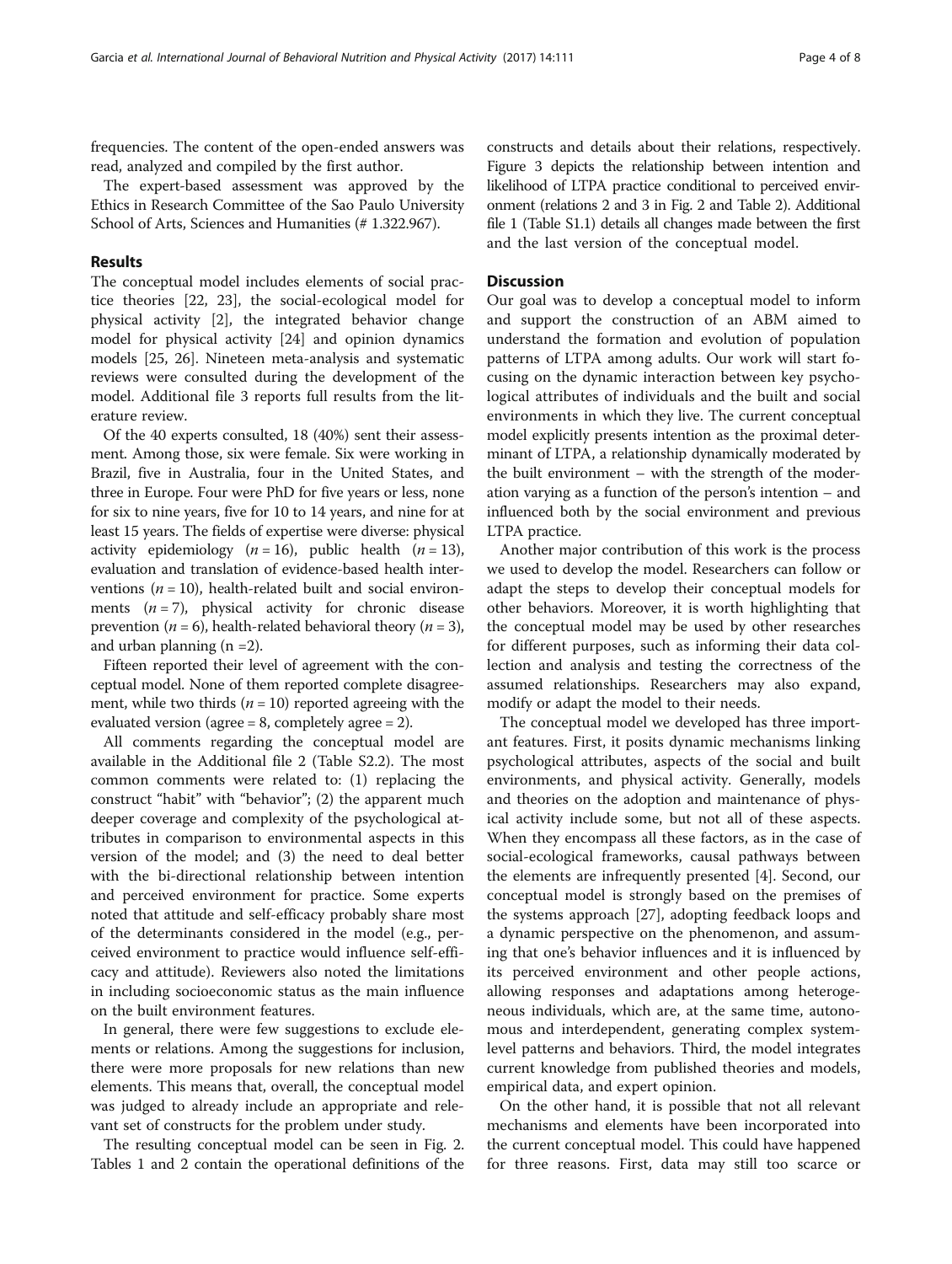inconsistent on some aspects. Second, preference was given to certain mechanisms, especially those that generated feedback cycles, as our ABM must be based on the premises of the systems approach. Third, we purposefully started by a parsimonious conceptual model and ABM, even though many factors have been studied with varied levels of evidence supporting their association with LTPA. This is a recommended strategy in order to understand mechanisms and relations within the system's dynamics [[28](#page-7-0)]. Therefore, some information obtained from the literature review and experts' suggestions were not included in the model's current version, despite being relevant, but were instead archived for future use as the model evolves.

Our effort will extend beyond the current model. There still are space for improvement through the incorporation or elimination of elements and mechanisms. Based on the literature review and experts' opinions, some suggestions already stand out as potential candidates for future improvements:

- a) The deconstruction of intention into its psychological precedents: attitude and self-efficacy. Both can also be broken down into their subtypes, such as task and barrier self-efficacy [[29\]](#page-7-0) or affective and instrumental attitude [\[30\]](#page-7-0);
- b) Attributes of places where LTPA is practiced could also be deconstructed, for example, separating out financial cost of use and distance, within access;
- c) Incorporation of processes by which the social environment influences the attributes of places where LTPA is practiced, or the perception of these attributes at least;

<span id="page-4-0"></span>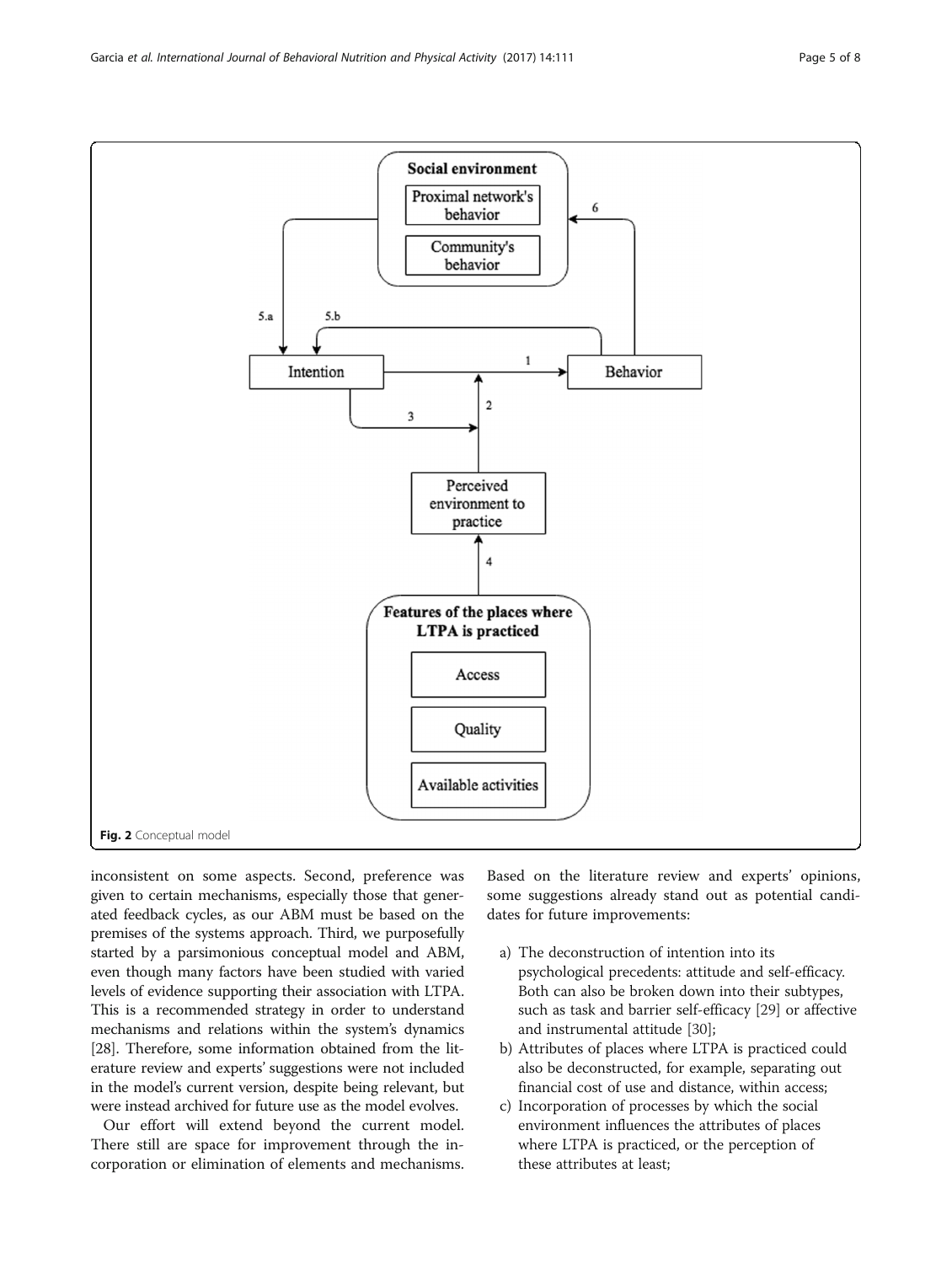<span id="page-5-0"></span>

| Domain                                            | Construct                            | Operational definition                                                                                                                                              | Reference          |  |
|---------------------------------------------------|--------------------------------------|---------------------------------------------------------------------------------------------------------------------------------------------------------------------|--------------------|--|
| Individual attributes                             | Behavior                             | Individual's LTPA practice during a certain<br>period of time                                                                                                       |                    |  |
|                                                   | Intention                            | Effort the individual would employ to<br>engage in LTPA                                                                                                             | Hagger et al. [24] |  |
|                                                   | Perceived environment to<br>practice | The individual's perception of the existence<br>of places where LTPA is practiced and<br>their features                                                             | Nasar [31]         |  |
| Social environment                                | Proximal network's behavior          | LTPA practice of the people within the person's<br>proximal network (friends, relatives etc.)                                                                       | Carron et al. [32] |  |
|                                                   | Community's behavior                 | LTPA practice of people living in a relatively large<br>and geographically limited area                                                                             |                    |  |
| Features of the places where LTPA is<br>practiced | Access                               | How easily people can reach the place, including Aytur et al. [33]<br>factors such as traffic, safety, physical proximity,<br>cost and ease of transportation to it |                    |  |
|                                                   | Quality                              | Attributes such as maintenance, conveniences<br>offered, aesthetics, equipment, lighting, security<br>and layout                                                    |                    |  |
|                                                   | Available activities                 | Amount and types of activities available                                                                                                                            |                    |  |

LTPA leisure-time physical activity

- d) Influence of the behavior on the alignment between the objective and perceived built environment attributes;
- e) Inclusion of elements and mechanisms of the volitional phase, regarding the control over the behavior, such as goal definition and action plan [[24,](#page-7-0) [30\]](#page-7-0).

|                         |  | <b>Table 2</b> Meanings and assumptions of the relations contained |  |  |  |
|-------------------------|--|--------------------------------------------------------------------|--|--|--|
| in the conceptual model |  |                                                                    |  |  |  |

| Relation | Meanings and assumptions                                                                                                                                                                                                                                                                                                                               |
|----------|--------------------------------------------------------------------------------------------------------------------------------------------------------------------------------------------------------------------------------------------------------------------------------------------------------------------------------------------------------|
| 1        | A person's behavior is a function of his intention.<br>The higher the intention, the more likely a person<br>is to execute the behavior                                                                                                                                                                                                                |
| 2        | The relation between intention and behavior is<br>moderated by the person's perception of the<br>environment to practice. The more positive the<br>perception, the more positive the relation<br>between intention and behavior (Fig. 3)                                                                                                               |
| 3        | The influence of the perceived environment to<br>practice (relation 2) on the relation between<br>intention and behavior (relation 1) has a U shape.<br>The closer intention is to its upper or lower limit,<br>the weaker the moderation effect of the perceived<br>environment on the relation between intention<br>and behavior (Fig. 3)            |
| 4        | The person's perception of the environment to<br>practice is a function of the features of the places<br>where LTPA is practiced. The better the features,<br>the higher the likelihood of a positive perception                                                                                                                                       |
| 5(a & b) | The person's intention is a function of his previous<br>behavior and the behavior of his proximal network<br>and community. This influence has an inverted U<br>shape. The closer intention is to its upper or lower<br>limit, the weaker the influence of the person's<br>previous behavior and of the social environment<br>on his current intention |
| 6        | The behavior of the proximal network and<br>community are influenced by the person's behavior                                                                                                                                                                                                                                                          |

It is also important to note that the conceptual model is based on the best evidence available, but not all available evidence is equally consolidated, and some of the evidence available did not specifically refer to the leisure domain. Additionally, most of the evidence is concentrated in certain geographic areas (primarily high-income countries) with little data, for instance, from African and Asian countries. This partially reduces the reliability of the model's assumptions and its capacity for generalization. While these points represent limitations of the current conceptual model, they highlight more general gaps in our knowledge about what influences population patterns of LTPA.

# Conclusion

The conceptual model we developed encompasses key elements involved in the formation and evolution of population patterns of LTPA among adults, emerging from the interaction between the psychological attributes of individuals and the built and social environments in which they live. Although simple, the current model is well supported by evidence and experts' opinion and will enable us to grasp some of the mechanisms and relations within the system's dynamics.

Our conceptual model will inform the design of our ABM, as well as data collection and analysis of future investigations on population patterns of LTPA among adults. Our next steps include developing and parameterizing the ABM using available data and validating it by contrasting outputs under various scenarios to patterns observed in the real world. Once validated, variants of the ABM might be used to test specific questions about plausible impacts of interventions.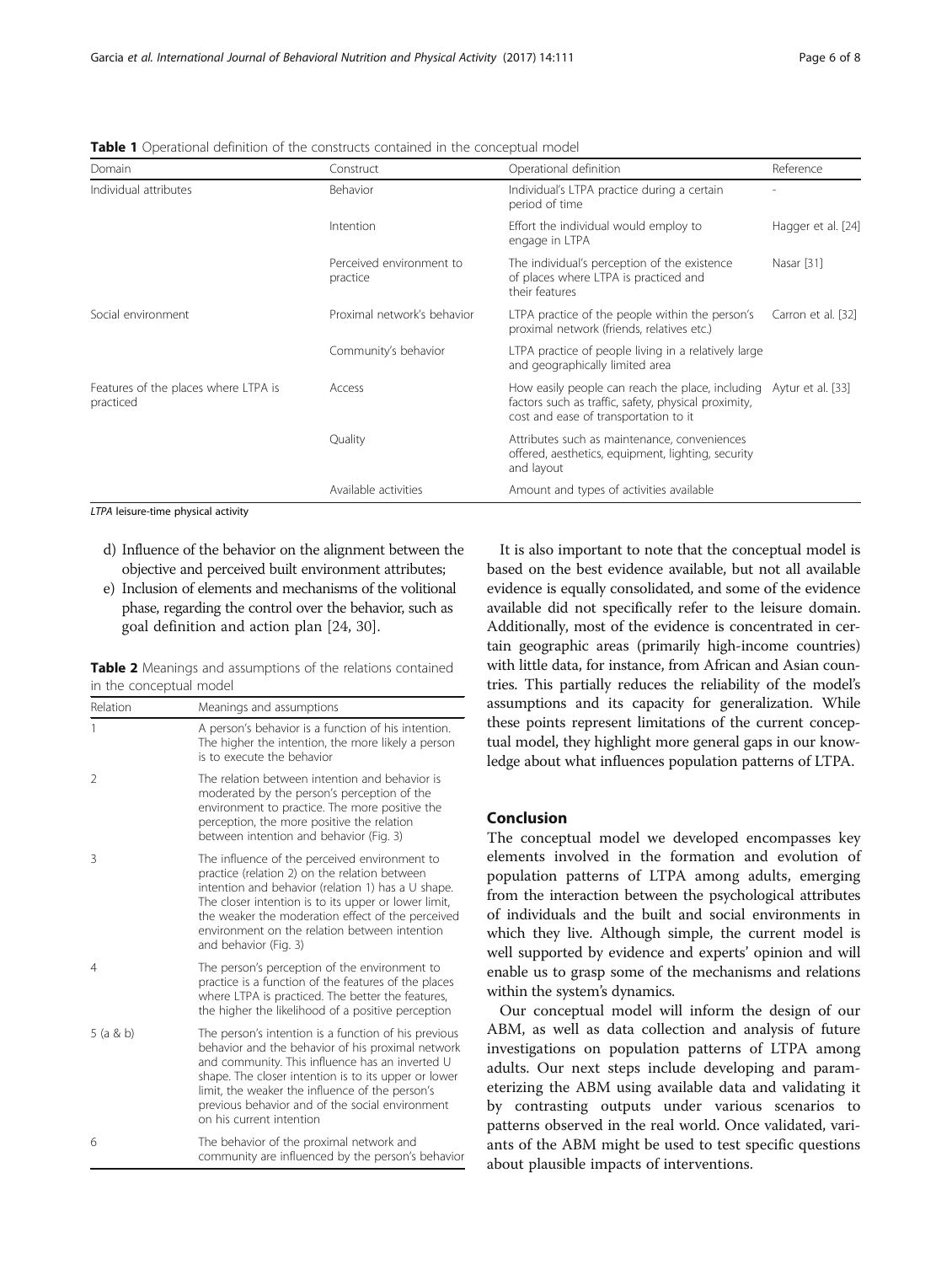<span id="page-6-0"></span>

Fig. 3 Example of the moderating effect of the perceived environment to practice on the relation between intention and the likelihood to practice leisure-time physical activity (LTPA). The continuous line refers to a relation with no effect modification. The dotted and dashed lines display how the relation between intention and likelihood of practice can be moderated by more positive (dotted) or negative (dashed) perceptions of the environment

# Additional files

[Additional file 1:](dx.doi.org/10.1186/s12966-017-0553-4) First conceptual model and changes made between versions. (PDF 177 kb)

[Additional file 2:](dx.doi.org/10.1186/s12966-017-0553-4) Version of the conceptual model assessed by experts. (PDF 416 kb)

[Additional file 3:](dx.doi.org/10.1186/s12966-017-0553-4) Results from the literature review. (PDF 166 kb)

#### Abbreviations

LTPA: Leisure-time physical activity

#### Acknowledgements

We appreciate the time and support of all experts who evaluated the intermediary version of the conceptual model.

#### Funding

LG was supported by scholarships from the Brazilian Coordination for the Improvement of Higher Education Personnel (# 1406604 and 1207/14-8).

#### Availability of data and materials

All data generated and analyzed during this study are included in this published article and its additional files.

#### Authors' contributions

LG was involved in the conception and design of the study, had the primary responsibility of acquisition, analysis and interpretation of data, and drafted the initial manuscript. AR and AF were involved in the conception and design of the study, contributed to the interpretation of the data and critically revised the manuscript. AM and YY were involved in the conception and design of the study and critically revised the manuscript. All authors agreed to be accountable for all aspects of the work, read and approved the final manuscript.

#### Ethics approval and consent to participate

This research was approved by the Ethics in Research Committee of the Sao Paulo University School of Arts, Sciences and Humanities, Brazil (# 1.322.967). All participants provided written informed consent.

#### Consent for publication

Not applicable.

#### Competing interests

The authors declare that they have no competing interests.

#### Publisher's Note

Springer Nature remains neutral with regard to jurisdictional claims in published maps and institutional affiliations.

#### Author details

<sup>1</sup>University of Sao Paulo School of Public Health, Sao Paulo, Brazil. <sup>2</sup>Drexel University Dornsife School of Public Health, Philadelphia, USA. <sup>3</sup>University of Sao Paulo School of Arts, Sciences and Humanities, Sao Paulo, Brazil. 4 University of Memphis School of Public Health, Memphis, USA.

#### Received: 11 October 2016 Accepted: 12 July 2017 Published online: 22 August 2017

#### References

- 1. Bauman AE, Reis RS, Sallis JF, Wells JC, Loos RJ, Martin BW, et al. Correlates of physical activity: why are some people physically active and others not? Lancet. 2012;380:258–71.
- 2. Sallis J, Cervero R, Ascher W, Henderson K, Kraft M, Kerr J. An ecological approach to creating active living communities. Annu Rev Public Health. 2006;27:297–322.
- 3. Kohl HW, Craig CL, Lambert EV, Inoue S, Alkandari JR, Leetongin G, et al. The pandemic of physical inactivity: global action for public health. Lancet. 2012;380:294–305.
- 4. Glanz K, Rimer BK, Viswanath K. Health behavior and health education: theory, research, and practice. 4th ed. San Francisco: Wiley; 2008.
- 5. Bonabeau E. Agent-based modeling: methods and techniques for simulating human systems. Proc Natl Acad Sci U S A. 2002;99(supl. 3):7280–7.
- Gilbert N, Troitzsch K. Simulation for the social scientist. 2nd ed. New York: Open University Press; 2005.
- 7. Gabriel KKP, Morrow JR, Woolsey ALT. Framework for physical activity as a complex and multidimensional behavior. J Phys Act Health. 2012;9 Suppl 1:S11–8.
- 8. LaMonte MJ, Ainsworth BE. Quantifying energy expenditure and physical activity in the context of dose response. Med Sci Sports Exerc. 2001; 33(Suppl):S370–8.
- 9. Ding D, Sallis JF, Conway TL, Saelens BE, Frank LD, Cain KL, et al. Interactive effects of built environment and psychosocial attributes on physical activity: a test of ecological models. Ann Behav Med. 2012;44:365–74.